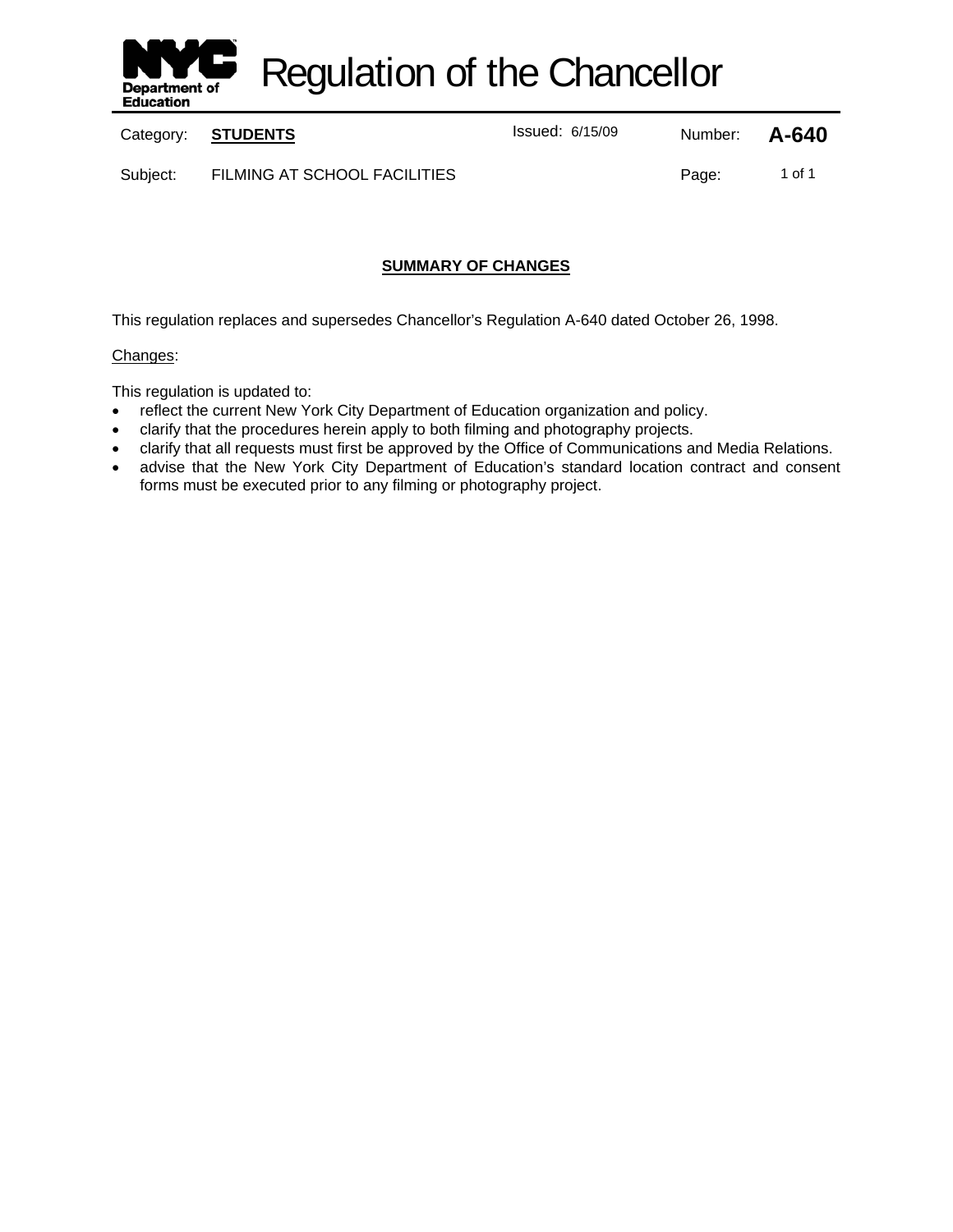# **ABSTRACT**

All requests from producers of films, television shows, commercials, news magazine programs, or documentary news to film, photograph, or otherwise record images or voices in schools, on school playgrounds, or other New York City Department of Education ("Department") property must be referred to the Office of Communications and Media Relations. The Office of Communications and Media Relations is the only office with authority to grant or deny such requests.

The filming of for-profit commercials is strictly prohibited.

#### **I. PROCEDURES FOR CONSIDERATION OF REQUESTS TO FILM OR PHOTOGRAPH AT SCHOOL FACILITIES OTHER THAN THE PRESS**

- A. All requests to film or photograph at schools or other school facilities by producers or makers of films, television shows, commercials, news magazine programs, or documentary news (hereinafter collectively referred to as "Producer") must first be made in writing to the Office of Communications and Media Relations.
- B. A written summary of the film story shall be submitted by the Producer. If the story deals primarily and predominately with the Department, its students or employees, the Office of Communications and Media Relations reserves the right to review the final shooting script. All filming approvals are at the sole discretion of the Department.
- C. The Office of Communications and Media Relations will consult with the principal, the Office of the General Counsel, and other appropriate personnel in reviewing the request for filming or photographing at school facilities.
- D. Student instruction shall not be impeded by any filming or photographing in school facilities. Every effort must be made to limit filming or photographing to days and hours when classes and testing periods are not in session. The Department may at any time halt or suspend filming if in their reasonable judgment student instruction is being interfered with or obstructed.
- E. Filming or photographing in school facilities during school hours will be permitted only with the written approval of the principal.
- F. Where more than one Department facility is needed for one production, an individual clearance and permit will be required for each facility. Approval for filming at one location cannot be used by the filming crew to move to another Department location.
- G. Where the Department facility is a shared space (two or more schools are co-located in a building), permission will be required from each principal whose students or teachers are to be included in the filming. Approval for filming one school in a facility cannot be used by the filming crew to film any co-located schools. The Producer shall notify all principals in the facility in advance of the times, dates, and locations for filming.
- H. The responsibility for the recruitment of production personnel and site selection is the exclusive obligation of the Producer.
- I. No Department employees or students may be filmed or photographed except with the express written permission of the principal and in addition, the respective Department employee or the student's parent or guardian. All consent forms must be approved by the Office of the General Counsel in advance of filming. The use of any film or photographs shall be limited to the particular project and related promotion thereof. Should students be hired by a Producer to take part in productions scheduled to occur before or after normal school hours, outside of school sponsored events or not related to the Department, arrangements for compensation and permission are to be made directly between the Producer and the student's parents or guardians.

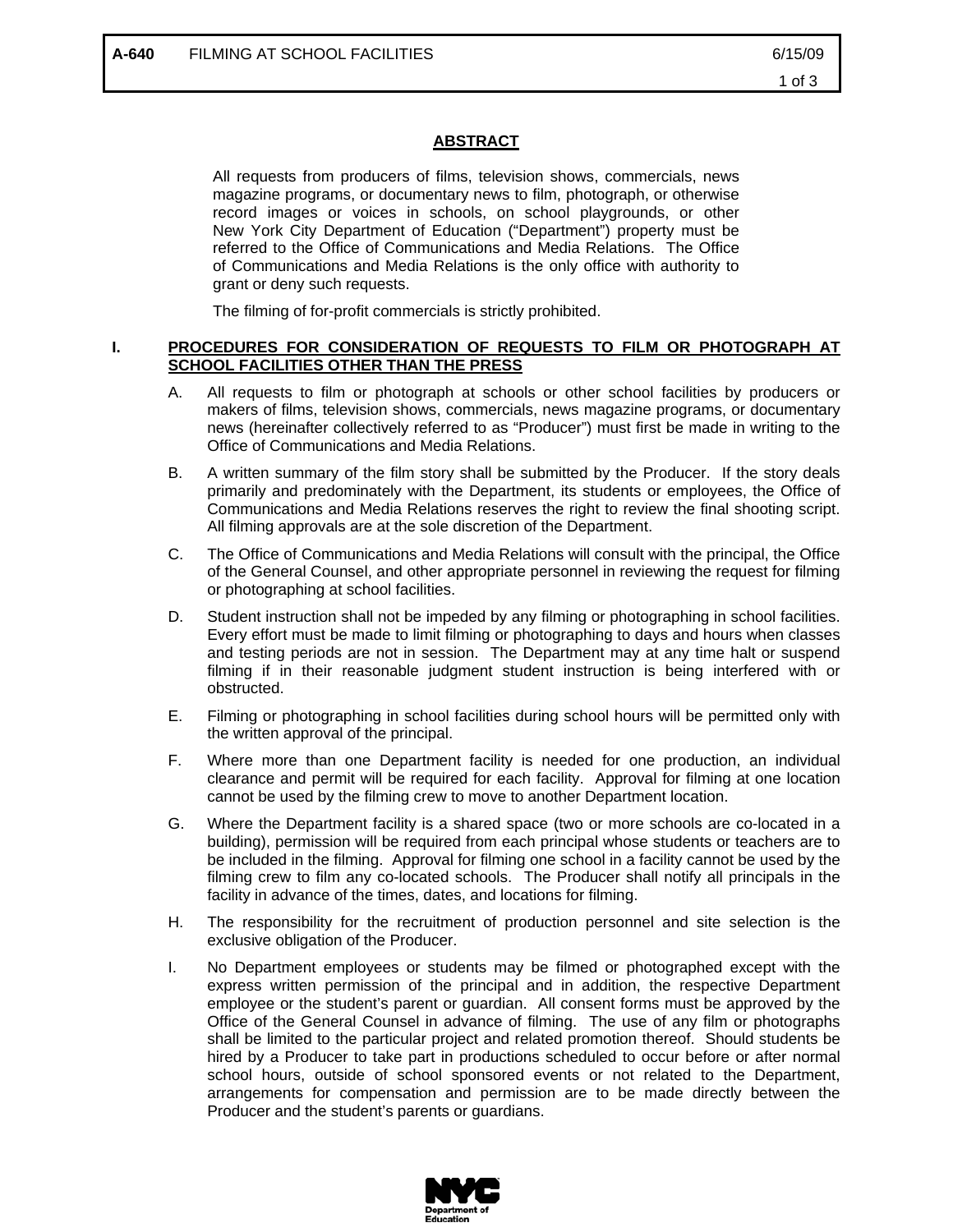- J. The filming or photography project will be required to benefit the school and its students, e.g., donation of money or equipment to the school for instructional purposes, provision of meaningful internships or ongoing mentoring projects for students, the provision of a speaker on filmmaking at an assembly program, visit to the school by a film star, etc. Moreover, for documentary projects about the Department, its students or employees, the Department reserves the right to negotiate a royalty for the benefit of the Department in the event such documentary is commercially licensed or distributed.
- K. Once approval is granted from the Office of Communications and Media Relations, a Producer must obtain the necessary permit from the custodian of the facility to be used and must pay applicable fees including opening costs, on a sliding, discretionary scale relative to the purpose of the production, with feature films charged according to use. The waiver of fees may be considered for designated not-for-profit and film school student ventures. In addition, a Producer must pay fees for the use of a school facility as a holding area for a cast and film crew. Use of a school facility as a holding area must be granted by the Office of Communications and Media Relations in consultation with the principal. Each permit is valid only for the original period for which it is granted.
- L. A Producer must include the Department and the City of New York as an additional insured party in a commercial general liability insurance policy for a minimum of one million dollars (\$1,000,000.00). In particular cases, an additional amount may be required if recommended by the Office of the General Counsel.
- M. The Producer and a representative from the Department must sign the Department's standard Location Agreement in advance of filming. The Location Agreement may only be modified with written consent from the Office of the General Counsel.
- N. There will be no identification of the school or use of the name of the school or "New York City Department of Education" in the filming or photographs unless explicit permission is granted in the Location Agreement signed by the Producer and the Department prior to filming.
- O. The Producer will be required to comply with all necessary safety regulations while on Department property, including those of the Department, the City of New York, and any others deemed applicable. At the expense of the Producer, NYC School Safety Personnel may be required by the Principal in addition to the Producer's own security staff.
- P. Filming of commercials in schools will not be permitted unless the commercial is being created for a public service announcement or the benefit of the Department such as a teacher recruitment campaign. Commercials shall be defined as any filming that is for advertising, political or promotional purposes, be it for profit or not-for-profit.
- Q. Filming or photographing of Department students and employees in connection with services provided to the Department, such as a training video for use by the schools, or for educational or artistic purposes requires the written permission of both the Office of Communications and Media Relations and principal in addition to the respective Department employee or the student's parent or guardian. Department students and employees may not be filmed or photographed for a commercial endorsement.

# **II. PROCEDURES FOR CONSIDERATION OF REQUESTS TO FILM OR PHOTOGRAPH AT SCHOOL FACILITIES BY THE PRESS**

- A. All requests from news organizations, producers, and reporters to film at schools for routine news gathering purposes (filming, photographing, or interviewing) must first be made to the Office of Communications and Media Relations. News organizations, producers, and reporters must then obtain permission of the principal. If students are to be filmed, news organizations, producers and reporters must receive student release forms (available on the website of the Office of Communications and Media Relations), signed by the parent or guardian. Student instruction must not be disrupted.
- B. Magazines or documentary programs must follow the procedures set forth in Section I.